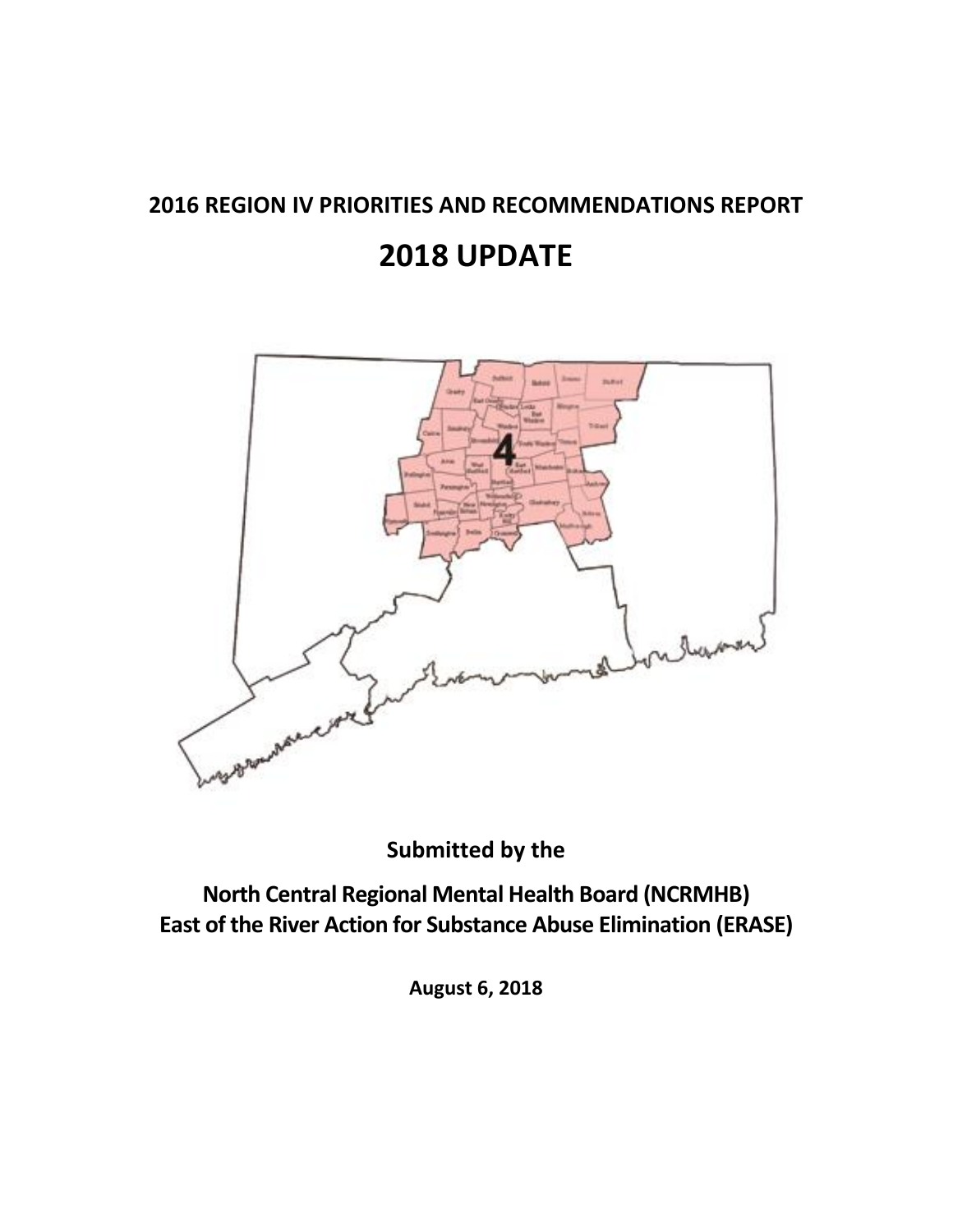# **TABLE OF CONTENTS**

| Τ. |                                                              |                                                          |  |  |  |  |
|----|--------------------------------------------------------------|----------------------------------------------------------|--|--|--|--|
| Ш. |                                                              |                                                          |  |  |  |  |
|    |                                                              |                                                          |  |  |  |  |
|    |                                                              |                                                          |  |  |  |  |
|    | В.                                                           |                                                          |  |  |  |  |
|    |                                                              |                                                          |  |  |  |  |
|    | 2.                                                           |                                                          |  |  |  |  |
|    | 3.                                                           |                                                          |  |  |  |  |
|    | 4.                                                           |                                                          |  |  |  |  |
|    |                                                              |                                                          |  |  |  |  |
|    |                                                              |                                                          |  |  |  |  |
| V. | Recommendations for Mental Health and Addiction Treatment 15 |                                                          |  |  |  |  |
|    |                                                              |                                                          |  |  |  |  |
|    | В.                                                           |                                                          |  |  |  |  |
|    |                                                              | C. Residential, Crisis Response, and Respite Services 16 |  |  |  |  |
|    | D.                                                           |                                                          |  |  |  |  |
|    |                                                              |                                                          |  |  |  |  |
|    |                                                              |                                                          |  |  |  |  |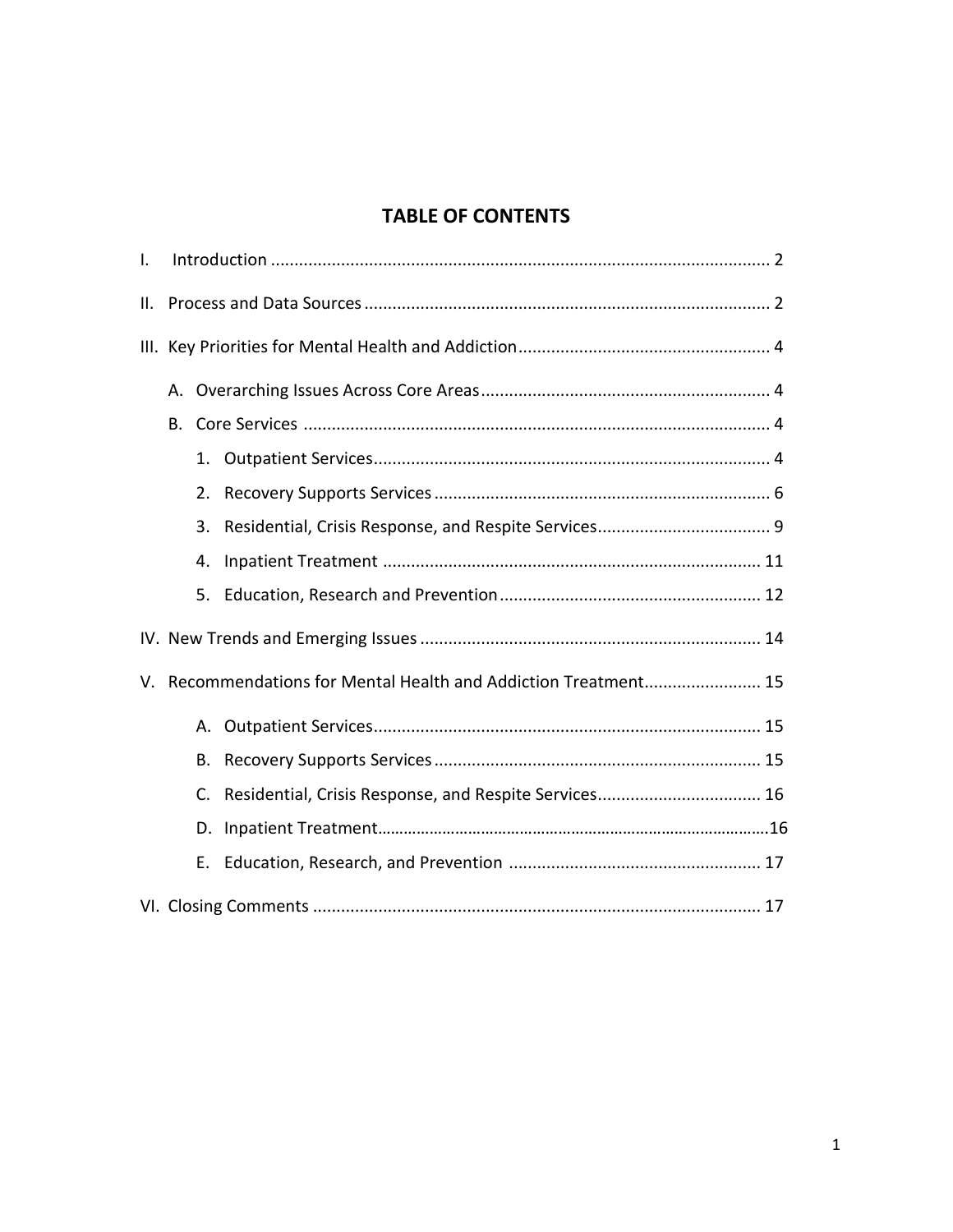# **2016 REGION IV PRIORITIES AND RECOMMENDATIONS REPORT**

#### **I. Introduction**

#### **2018 UPDATE**

Every two years, the Department of Mental Health and Addiction Services (DMHAS) Planning Division is required to carry out a statewide needs assessment and priority planning process to capture needs and trends on the local, regional, and statewide basis. DMHAS contracts with Regional Behavioral Health Action Organizations to conduct these assessments. In Region IV the North Central Regional Mental Health Board, Inc. (NCRMHB) and the East of the River Action for Substance Abuse Elimination, Inc. (ERASE) carry out this process by gathering local and regional data and perspectives. Information gleaned from this process is used to inform the DMHAS Mental Health Block Grant and DMHAS biennial budgeting process as well as the planning and priority setting process for NCRMHB and ERASE.

This report provides an update to the Region IV priorities and recommendations report presented in 2016 and 2017.

Region IV is comprised of 37 towns surrounding Hartford: Andover, Avon, Berlin, Bloomfield, Bolton, Bristol, Burlington, Canton, East Granby, East Hartford, East Windsor, Ellington, Enfield, Farmington, Glastonbury, Granby, Hartford, Hebron, Manchester, Marlborough, New Britain, Newington, Plainville, Plymouth, Rocky Hill, Simsbury, Somers, South Windsor, Southington, Stafford, Suffield, Tolland, Vernon, West Hartford, Wethersfield, Windsor, and Windsor Locks.

#### **II. Process and Data Sources**

Feedback for this report was obtained via dedicated NCRMHB Catchment Area Council (CAC) focus group discussions in May 2018 and well as responses to on-line survey distributed to Local Mental Health Authority CEOs (7 respondents). In addition, insights were incorporated from NCRMHB Inpatient Addiction Rehabilitation Services Evaluation and fidelity reviews, Region IV Community Conversations about Crisis Response (90 participants), the Alcohol and Drug Policy Council, North Central CT and Central CT Health District Opioid Task Forces, Beacon Health reports to the Behavioral Health Partnership Adult Quality and Access Committee, CT State Planning Council, and Older Adults Behavioral Health Task Force, CT Open Data information on Drug related deaths, Opioid related treatment admissions and drop boxes, DMHAS profiles, and the CT Coalition to End Homeless Coordinated Access Data.

Focus group participants and survey respondents were asked to rank five core areas of behavioral health services in priority order and provide comments and recommendations for improvement in each area. As detailed in the Charts 1 and 2 below, there were differences in the way focus group participants and behavioral health provider respondents ranked services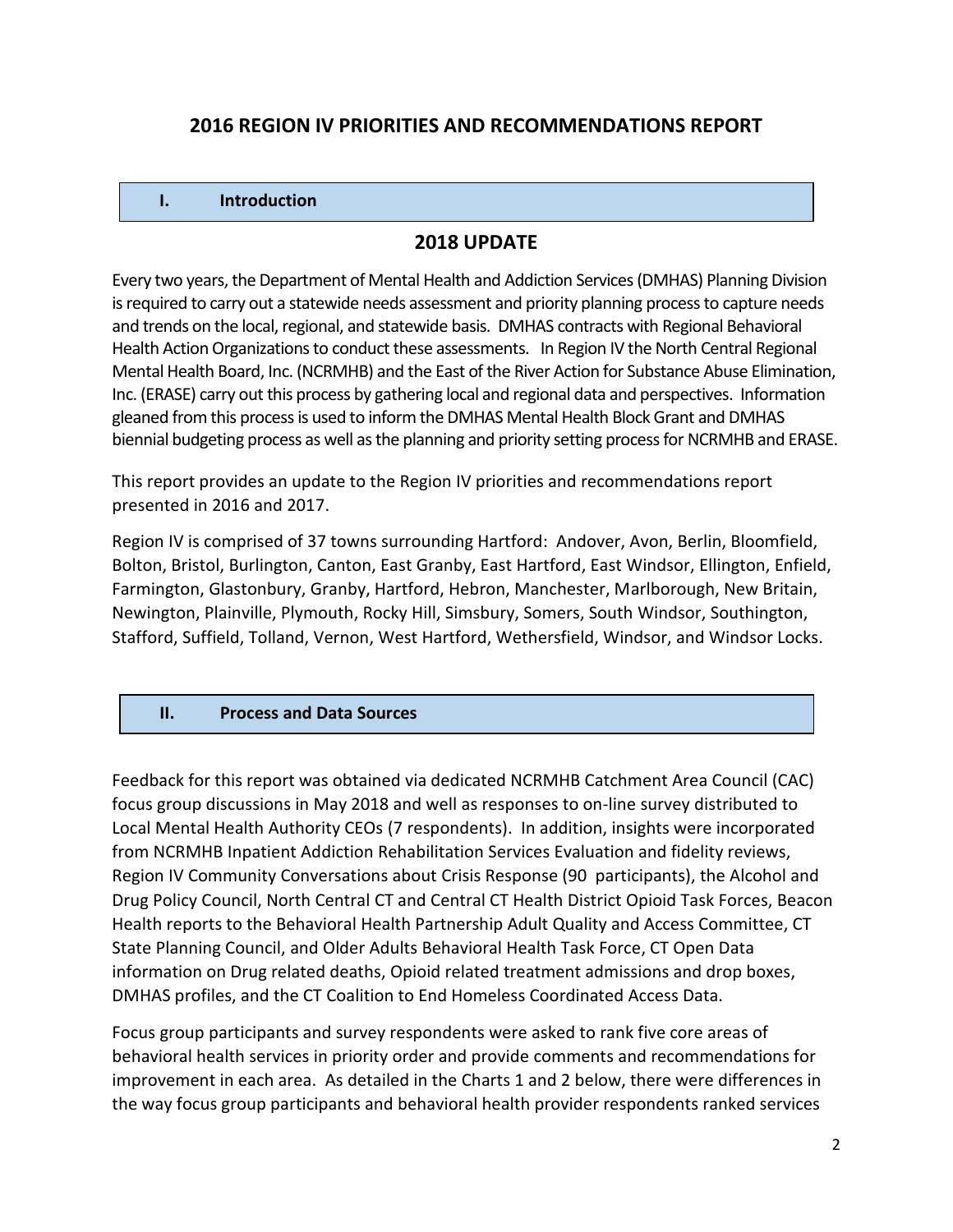among the five core areas. For the purposes of this report, comments and recommendations are organized per focus group rankings. Because the focus groups were conducted during CAC meetings with CAC member representation from both town social services and the behavioral health provider system, we found it to be the most representative of the Region's perspective.

| <b>Core Service Areas</b>                                                     | <b>NCRMHB CAC Surveys</b><br>and Focus Groups | <b>Surveyed Behavioral</b><br><b>Health Providers</b> |
|-------------------------------------------------------------------------------|-----------------------------------------------|-------------------------------------------------------|
| <b>Outpatient Services</b>                                                    |                                               | 3                                                     |
| <b>Recovery Support</b><br><b>Services</b>                                    | $\mathbf{z}$                                  | 1                                                     |
| <b>Residential, Crisis</b><br><b>Response, and Respite</b><br><b>Services</b> | 3                                             | Not rated                                             |
| <b>Inpatient Treatment</b>                                                    | 4                                             | $\mathfrak z$                                         |
| <b>Education, Research,</b><br>and Prevention                                 | 5                                             | Not rated                                             |

#### **Chart 1: Core Service Area Rankings for Behavioral Health Services Among Surveyed Groups**

| Chart 2: Core Service Area Rankings for Behavioral Health Services Among Surveyed Groups |  |
|------------------------------------------------------------------------------------------|--|
|------------------------------------------------------------------------------------------|--|

**Services That Need to Be Protected**

| Services That Need to be Protected |                                           |                                                       |  |  |  |  |
|------------------------------------|-------------------------------------------|-------------------------------------------------------|--|--|--|--|
| <b>Core Service Areas</b>          | <b>NCRMHB Focus Groups</b><br>and surveys | <b>Surveyed Behavioral</b><br><b>Health Providers</b> |  |  |  |  |
| <b>Recovery Support</b>            |                                           | 3                                                     |  |  |  |  |
| <b>Services</b>                    |                                           |                                                       |  |  |  |  |
| <b>Residential, Crisis</b>         | 2                                         | <b>Not rated</b>                                      |  |  |  |  |
| <b>Response, and Respite</b>       |                                           |                                                       |  |  |  |  |
| <b>Services</b>                    |                                           |                                                       |  |  |  |  |
| <b>Outpatient Services</b>         | 3                                         | 1                                                     |  |  |  |  |
| <b>Inpatient Treatment</b>         | 4                                         | $\mathfrak z$                                         |  |  |  |  |
| <b>Education, Research,</b>        | 5                                         | <b>Not rated</b>                                      |  |  |  |  |
| and Prevention                     |                                           |                                                       |  |  |  |  |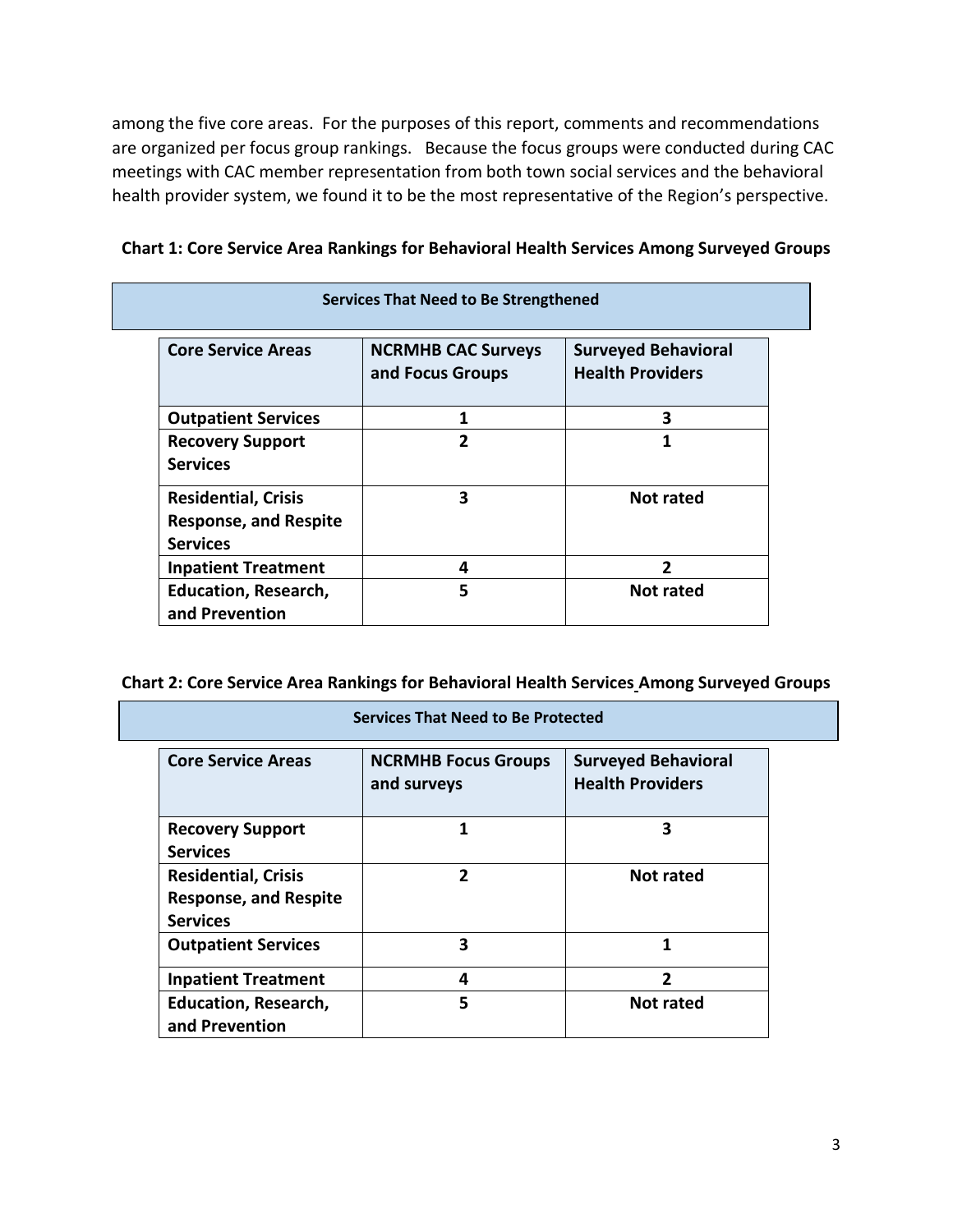#### **III. Mental Health and Addiction Treatment**

#### **A. Overarching Issues across Core Areas**

Budget and reimbursement system concerns were consistently brought up by all informants as an overarching and looming topic of concern. Cuts impact the entire safety net of care, not just DMHAS funded services. Demand for DMHAS funded services continues to increase while funding continues to decline. The number of Region IV unduplicated active DMHAS clients has increased from 35446 in FY 2015-6 to 41988 in 2017-8 (an 18% increase).

People and providers live in a climate of uncertainty due to CT's economic challenges and threats to the Affordable Care Act (ACA).

Lack of safe, affordable, and supportive housing continues to be the top priority issue raised by all groups as a primary barrier to recovery.

Transportation is a major barrier, especially for people living in outlying communities.

Coordination and continuity of care between systems and across communities is a major concern.

Across the board causes that need to be addressed: gridlock, long waiting lists, insurance barriers, navigation challenges, loss of hope, and adequacy of the workforce (language, staff shortages and turnover, skills, use of peers).

As a positive note, DMHAS was the recipient of a \$5.5 million per year 2-year grant to address the Opioid Crisis. Twenty-five projects are underway for improving prevention, treatment, and recovery support services. A second 2-year grant is anticipated with \$11million in funding for each of the two years. Many of the current projects will continue and community feedback has been sought for new and needed initiatives.

#### **B. Core Services**

**1. Focus group participants rated Outpatient Services as the number 1 service that needed to be strengthened and the number 3 service that needed to be protected given CT's financial concerns. In contrast, behavioral health providers rated Outpatient Services as the number 1 service to be protected and the number 3 service to be strengthened.**

**For both groups, the status of outpatient services for mental health conditions was described as worse due to high turnover, unfilled vacancies, long wait for prescriber appointments and higher levels of care (i.e. Assertive Community Treatment [ACT]), and a growing concern among individuals and families about premature discharge to lower levels of care that is more related to provider capacity than the needs of individuals. The status of outpatient services for**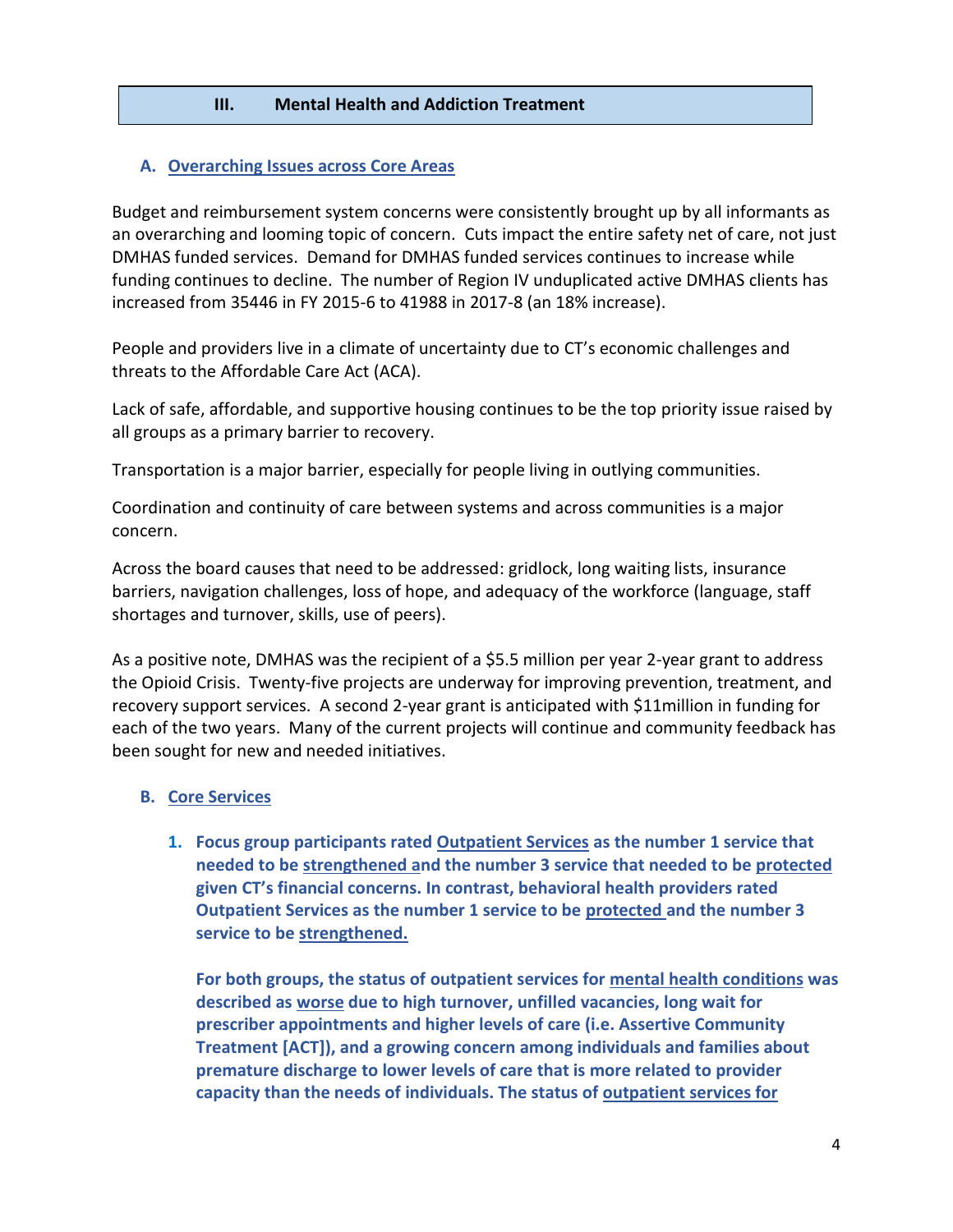**addiction was described as improved due to the infusion of funding and technical assistance for addressing the Opioid epidemic.**

**Overall Strengths** noted for Region IV were continuing strides since 2016 with offerings of same day or next day access to an intake appointment, trauma-informed care, and a focus on whole health – integration of behavioral health with overall health and activities that promote wellness. Four out of the three Local Mental Health Authorities (LMHAs) have a medical clinic on site. The fourth has established a close working relationship with a nearby hospital for medical services. Two providers are certified as Federally Qualified Health Centers (FQHC). One provider has clinical staff located in a neighboring outpatient clinic and two are providing services in local schools. Another has expanded their Assertive Community Treatment services to help people maintain in Board and Care housing. Another is providing services to 3 correctional settings including induction to medication assisted treatment and NARCAN upon release from prison or jail. LMHA providers are active participants in the efforts of Region IV Community Care Teams to better address the needs of individuals who are frequent users of emergency and inpatient services.

In response to the Opioid crisis, CT has a strong **Alcohol and Drug Policy Council** with active subcommittees who continue to make recommendations and improvements in prevention, treatment and recovery services. The availability of Medication Assisted Treatment has increased in all five LMHAs. Several hospitals are starting patients on Medication Assisted Treatment prior to leaving the hospital. Providers have access to a Learning Collaborative for help with updating their policies, standards of care and protocols for addiction treatment and tele-health support through Beacon Health Options for treatment of opioid use disorders. Training is ongoing and widely available, often at no-cost. SBIRT (Screening, Brief Intervention and Referral to Treatment) is being implemented across multiple settings for adolescents, adults, and older adults.

#### **The following concerns were noted across focus and key stakeholder groups:**

People seeking services are presenting with more serious and complicated issues than in the past (per both behavioral health providers and social services staff).

Pressure to discharge people prematurely from all levels of care due to insurance and capacity issues. "I have 15 minutes every 3 months with a psychiatrist. My therapist told me I don't need a therapist anymore."

Shortages, understaffing, and high turnover – especially prescribers and bilingual staff. Results: disruption to the therapeutic relationship, medication management concerns (too much, too many changes, cancelled appointments without renewals).

Although the Community Support Program (CSP) is identified as an outpatient service by DMHAS, most respondents view it as a critical recovery support. In 2016 the Residential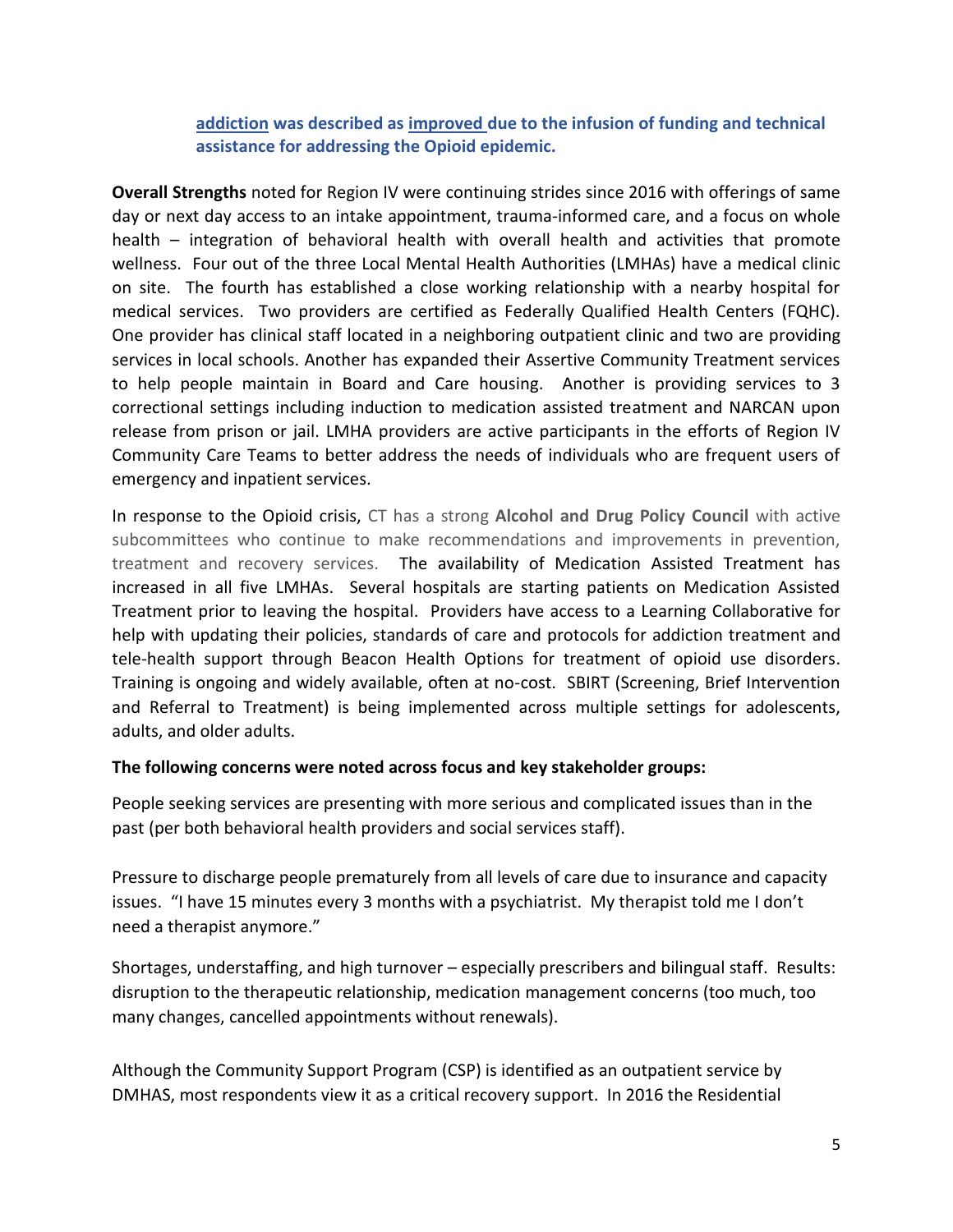Services Coordination (RSC) program was closed and people in that program were moved to CSP services. "For some people that was like fitting a round peg in a square hole and for others a reduced level of care." One provider reported they find themselves turning those "round pegs" away, because they don't want or aren't able to adhere to CSP criteria and the provider has no alternative to offer them.

Concern that we will go too far with Medication Assisted Treatment (MAT) without paying close enough attention to short and long-term side effects and effective strategies for transitioning people off medication.

Need to promote harm reduction (vs. abstinence) as an acceptable goal for some individuals in treatment (especially in NA support groups).

Need to start treating addiction as a chronic illness for which short term treatment is only phase one – the journey is along one with many things needed along the way.

Need Intensive outpatient and partial hospitalization programs offering during evening hours.

With the transition of funding from the Department of Children and Families to the Court Support Services Division, addiction treatment programs and support services for at-risk youth adolescents are in jeopardy (Juvenile Review Boards, Multidimensional Family Therapy).

Youth and individuals with commercial insurance encounter many obstacles to securing treatment.

Regulatory barriers limit access to care – requirements for multiple licenses, limited scope of practice for various licenses.

Members of a NAMI focus group expressed great frustration with the lack of communication and support to families. "They don't call me back." They also cite poor communication between home care, CSP, and clinical staff. They asked for greater transparency about their loved one's treatment plan and how to access services. They also asked for more outreach and education to the judicial system and conservators.

**2. Focus group participants rated Recovery Support Services as the number 2 service that needed to be strengthened and the number 1 service that needed to be protected given CT's financial concerns. In contrast, behavioral health providers rated Recovery Support Services as the number 1 service to be protected and the number 3 service to be strengthened.**

**Status is about the same as in 2016 due to the lack of resources for shelter and the lack of affordable supportive housing.**

**Overall Strengths:** DMHAS and DMHAS-funded providers have demonstrated a strong commitment to developing and maintaining recovery support services. Peer support programs like CCAR, Advocacy Unlimited's TOIVO, Peer Bridger, Hearing Voices Network, and the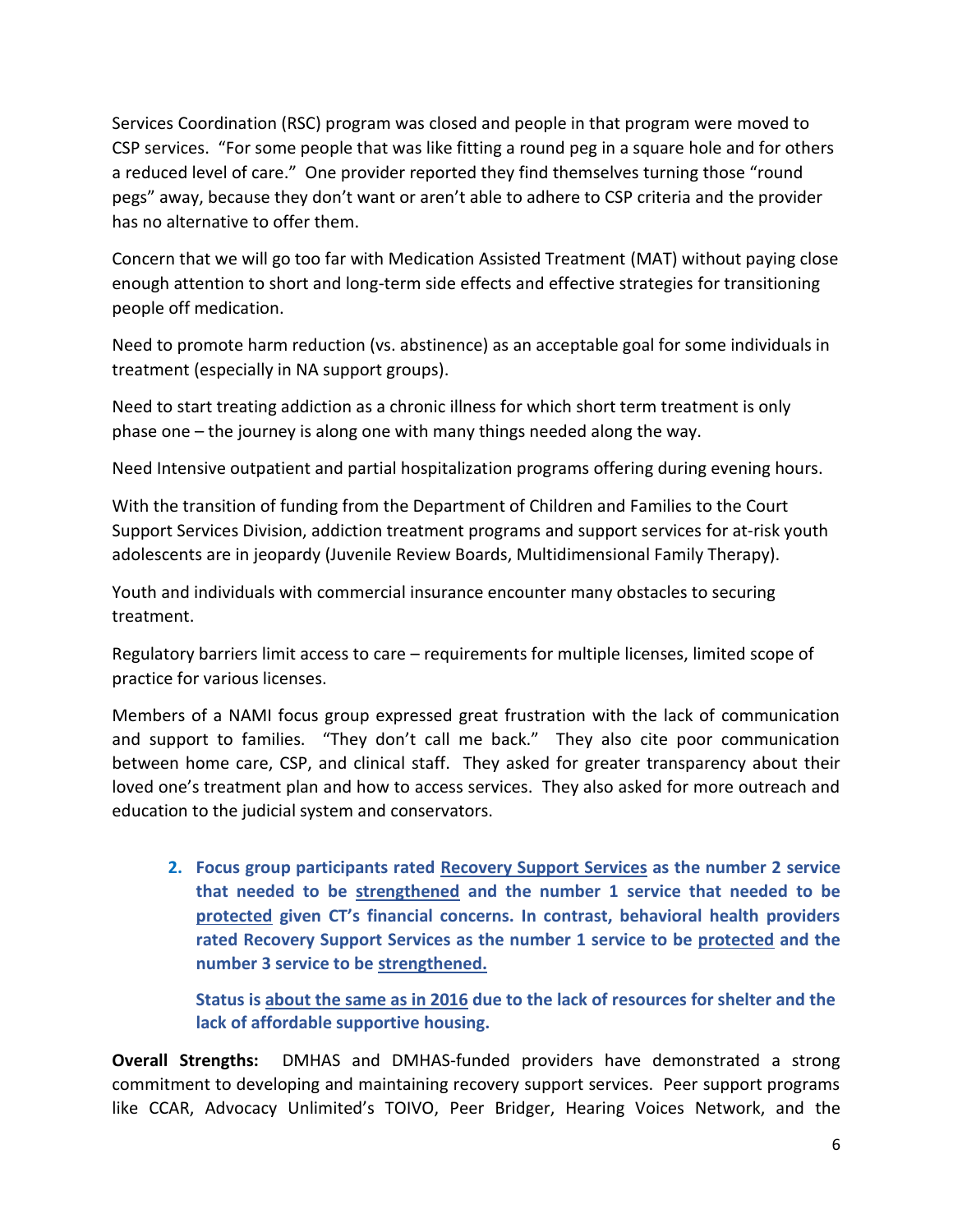TurningPointCT website are highly regarded. Several Region IV providers host Warm Lines staffed by individuals in recovery. There is a growing emphasis on non-clinical approaches such as yoga, meditation, mindfulness, and peer support. Peer support still an under-utilized but effective resource for engagement and long-term support. DMHAS is encouraged to continue its efforts to expand and strengthen its peer workforce.

DMHAS is in its third year of a federal grant to study employment services and make needed adjustments to supported employment programs and address the needs of monolingual Latino clients and people with criminal backgrounds or involvement. The monolingual Latino program has had great success. Of concern is the number of clinicians who are reluctant to refer and the number of individuals and families reluctant to seek employment. Listening forums and surveys are in process to better understand concerns and development strategies to address them.

Members of Region IV Clubhouses are active participants in North Central Regional Mental Health Board Catchment Area Councils and the Keep the Promise Coalition. Clubhouse staff provide needed support for members to learn advocacy skills and testify for better mental health and addiction services. Several members commented about the use of Occupational Therapy interns as a great addition to Clubhouse programming. Recently the CT Coalition of Psychosocial Rehab Programs held a statewide forum, "Life Between Appointments," to highlight how the Clubhouse model complements and enhances traditional clinical care and improves outcomes for people.

CT's efforts to end homelessness are focused on people who are assessed for vulnerability and meet the definition of chronically homeless. This is in line with new federal mandates, and CT has made progress in its efforts – having celebrated the end of chronic homelessness in the past year. The January 2018 count, coordinated by the Connecticut Coalition to End Homelessness (CCEH), showed that overall homelessness in Connecticut is down 15% compared to 2017, and down by 69% since 2014.

CT's Youth Homeless Response System received a large federal grant to create a coordinated community plan to end youth and young adult homelessness. The project has 8.5 youth navigators, funds for shelter diversion or rapid exit, 23 crisis housing beds, and rapid re-housing units. They are working to infuse housing interventions into all systems that work with youth.

#### **The following concerns were noted across focus and key stakeholder groups:**

Clubhouse members and their families concerned about how budget cuts will affect them, loss of members, level of peer management, and the ability to meet a wide array of needs including socialization, advocacy, skill development, and vocational support.

Stable housing is central to recovery and the growing lack of affordable housing is a significant barrier. Despite reports that chronicle the end of chronic homelessness, most respondents expressed frustration about the lack of options for shelter, transitional housing, and permanent housing for people who do not meet the definition of "chronically homeless. The chart below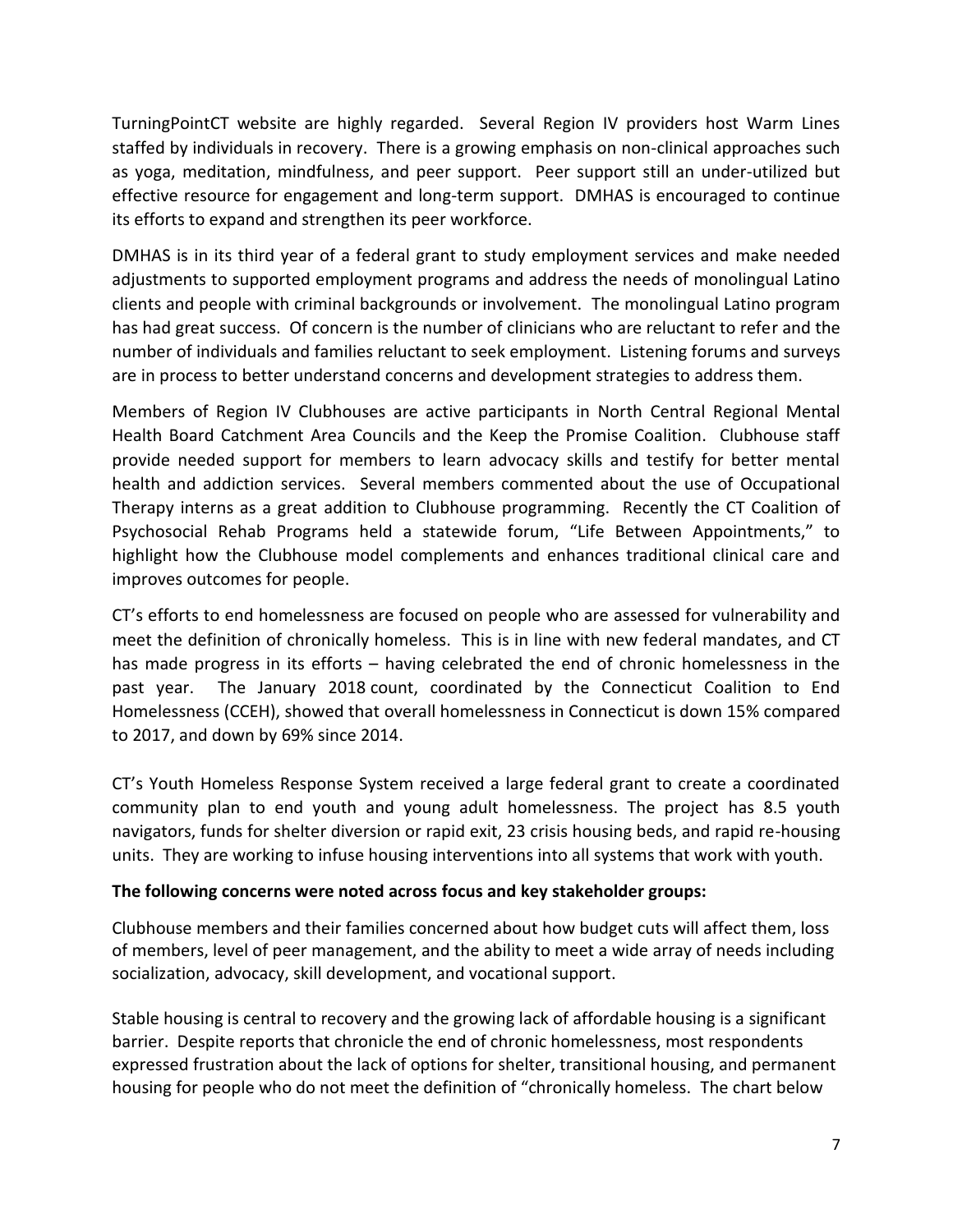shows the proportion of homeless individuals by status from May through July 2018: verified homeless but not chronic; verified chronic; unverified chronic. Over 80% of the people have the status of not chronic. These are the people coming from hospitals or to agencies or town social services who, if not able to be diverted from homelessness without additional resources, have nowhere else to turn. Unfortunately, this is the largest group of homeless individuals encountered by community members, and as a result, a tremendous source of frustration. One provider commented that 80% of people who walk through their doors are seeking housing. Outreach workers through CHR's PATH Program spend much of their time finding people just to verify that they are indeed homeless.



#### **Chart 3: Proportion of Homeless Clients by Chronicity Status**

People with bad credit and criminal histories encounter additional barriers. Wait times for the appointment to be assessed for housing options have been significantly reduced for Greater Hartford (average of 1-2 days), but still high for Central CT (New Britain/Bristol/ Berlin (6-9 days).

CT's strategy for ending chronic homeless has not addressed homelessness for many of the people in Region IV served by DMHAS. In fact, the number of active DMHAS clients in Region IV who are homeless has increased (from 1079 in 2015 to 1147 in 2017). Prioritization for housing assistance is determined using a vulnerability index triage tool (VISPDAT). The tool is designed to help determine the level of support individuals need to secure and maintain housing. Unfortunately, people with high scores are given priority for housing subsidies, but due to lack of supportive housing resources, are offered housing with less support (Rapid Re-housing) instead the of level that matches their assessed need. Per providers, this often results in failure – a disheartening result for the person, the staff who are trying to help them, and the landlords who are taking a chance on them.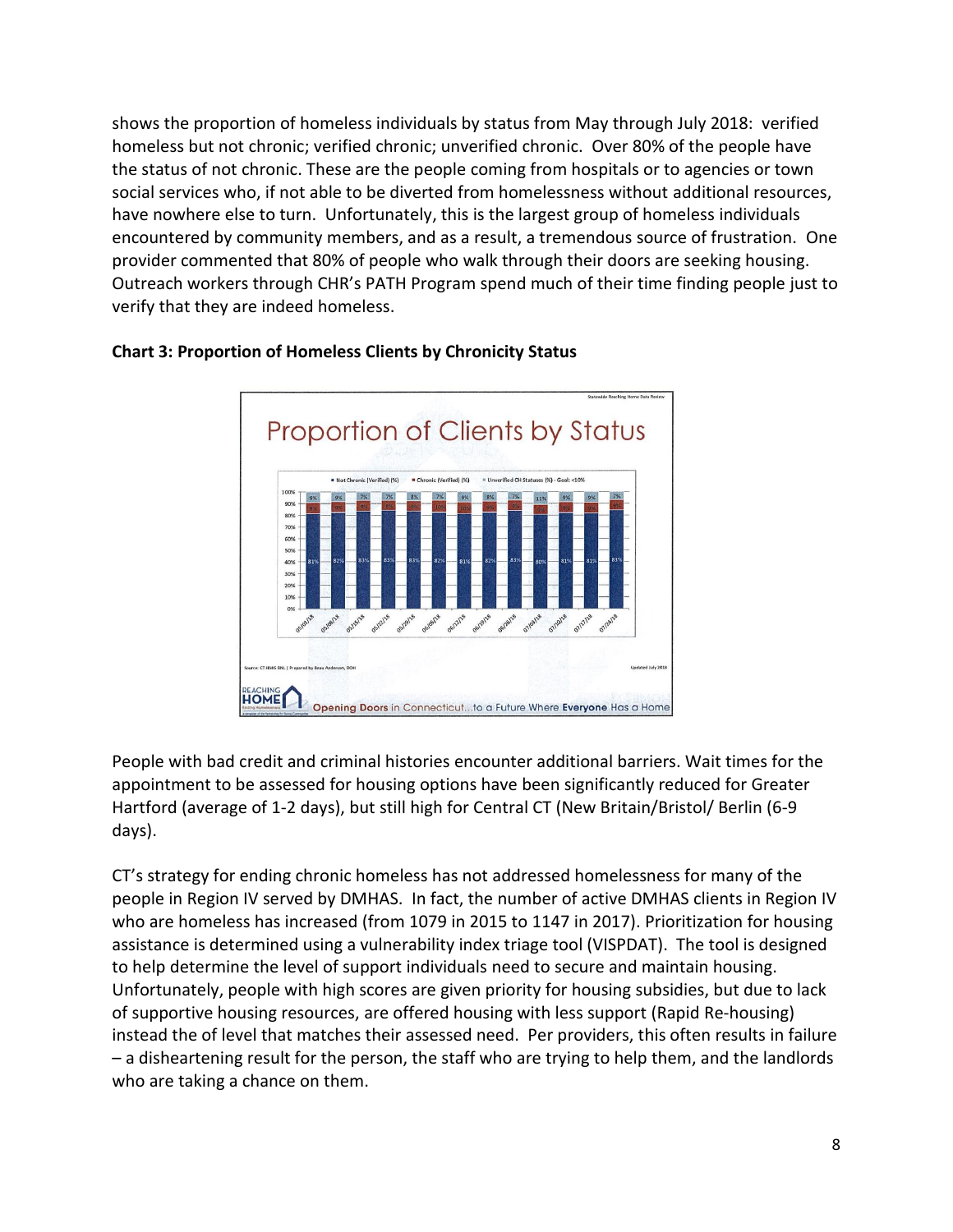Much struggle is reported about non-emergency transportation. In January 2018 the nonemergency transportation was awarded to VEYO. Hope was expressed that, with a new state contractor, would come improved services, however the transition was abysmal and complaints re: late arrivals and no-shows continue. The VEYO contract is being monitored closely by the Behavioral Health and Medicaid Oversight Committees. Transportation is more problematic in more rural areas and for people who are older, homebound, physically challenged, or have serious medical issues.

Much concern is expressed about the safety and quality of sober housing. DMHAS has contracts with 14 Supported Recovery Housing Services Providers, but there many others operating in CT with no requirement that they be licensed or credentialed by DMHAS or DPH. A bill was passed this session to create a voluntary certification process which, it is hoped, will help people identify homes that take seriously their responsibility to ensure the safety of residents or neighboring community.

**3. Focus group participants rated Residential, Crisis Response, and Respite as the number 3 service that needed to be strengthened and the number 2 service that needed to be protected given CT's financial concerns. Behavioral health providers did not rate this service area**

**Status is worse than 2016 due to cuts to CRMHC Mobile Crisis and Residential Services Coordination, elimination of transitional housing, and diminishing resources for respite or shelter.**

**Overall Strengths:** DMHAS has continued to meet with mobile crisis staff as well as grant funded partners in a CT Wellness and Recovery Coalition as an effort to enhance and transforming CT's crisis response system. Initiatives include development of a peer respite proposal, employing recovery coaches in hospital emergency departments, and developing health ministries within the faith community. DMHAS has been meeting quarterly with Mobile Crisis providers and a new vision and a 1-year learning collaborative curriculum has been established for roll out this fall.

As of this writing DMHAS is in the middle of a technical assistance visit from the Action Alliance for Suicide Prevention. Their "Crisis Now" model includes a centralized call center, residential crisis stabilization programs, and peer respite. We are hopeful that some of their recommendations will give fuel to the development of at least a few of these promising practices.

In addition to its provision of mobile crisis services, the state of CT continues its investment in specialized training in the Crisis Intervention (CIT) model for law enforcement and other first responders. As of this date all but 4 of the 37 towns in Region IV have the availability CIT trained officers.

The Manchester HOPE Program goes beyond CIT to offer diversion to treatment for anyone facing arrest or seeking help for addiction. Hartford is considering a similar initiative to be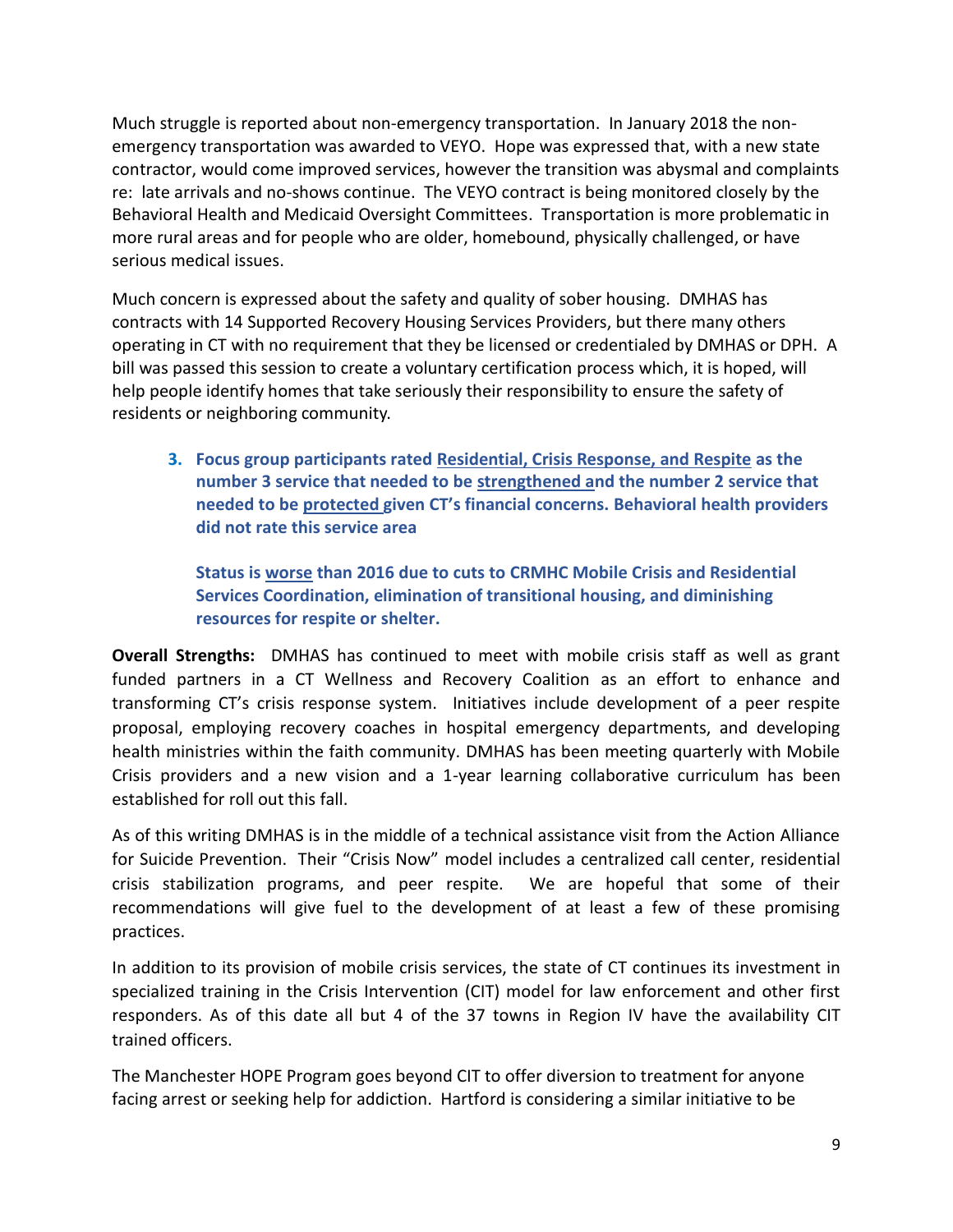piloted in 2 neighborhoods. Berlin PD, based on their understanding of the impact of Adverse Childhood Events (ACES), routinely notifies school personnel after any law enforcement encounter in which a child may have suffered trauma due to something they witnessed or experienced. The notice provides no detail but seeks to ensure that the child is not retraumatized in the school setting..

In 2018 the South Park Inn Shelter received a contract with Hartford Hospital to provide respite for individuals with behavioral health concerns who were not ready or had no options for discharge to the community after their inpatient stay. The contract has already been expanded from 5 to 8 beds. Discussions for a similar contract are also in process with St. Francis hospital. Guests may stay in respite as long as the hospital determines is necessary for recovery. While a guest at South Park Inn, people are supported to continue treatment through intensive outpatient or partial hospitalization programs and with securing benefits and/or housing for return to the community.

InterCommunity, Inc. expanded its Recovery Center housing this year for people who are waiting for an intensive rehabilitation option after detox, an extended rehabilitation placement, or preparing for a safe return to the community. People who stay at the Recovery Center credit the program for helping them find peer mentors who provide encouragement, support, hope, and preparation for the next phase of their recovery.

#### **The following concerns were noted across focus and key stakeholder groups:**

**T**he number of people served by DMHAS in Region IV has grown exponentially in just the past 4 years however staffing for Mobile Crisis has seen no increase in four of our catchment areas and has been reduced for Hartford, West Hartford, and the Farmington Valley. A growing percentage of crisis calls are for people unknown to the services system adding to the complexity of assessing and addressing their needs. When Mobile Crisis is unavailable due to reduced hours or staff shortages, law enforcement is the first responder for behavioral health crises. Their intervention can go well or poorly depending on the level of training of the responding officer.

Respite is lacking across the region with a growing proportion of respite beds used for longterm "respite" due to the lack of shelter and supportive housing options.

Frustration is expressed by nonprofit providers with lack of residential options at appropriate levels of care for people being discharged from inpatient hospitalization (including CVH) and with people discharged without benefits or income for housing. In 2017 DMHAS completed an inpatient services study with recommendations "aimed at improving use of appropriate and efficient utilization and bed flow at higher levels of care (including respite)," however, there has been no development of options since the report, and gridlock remains.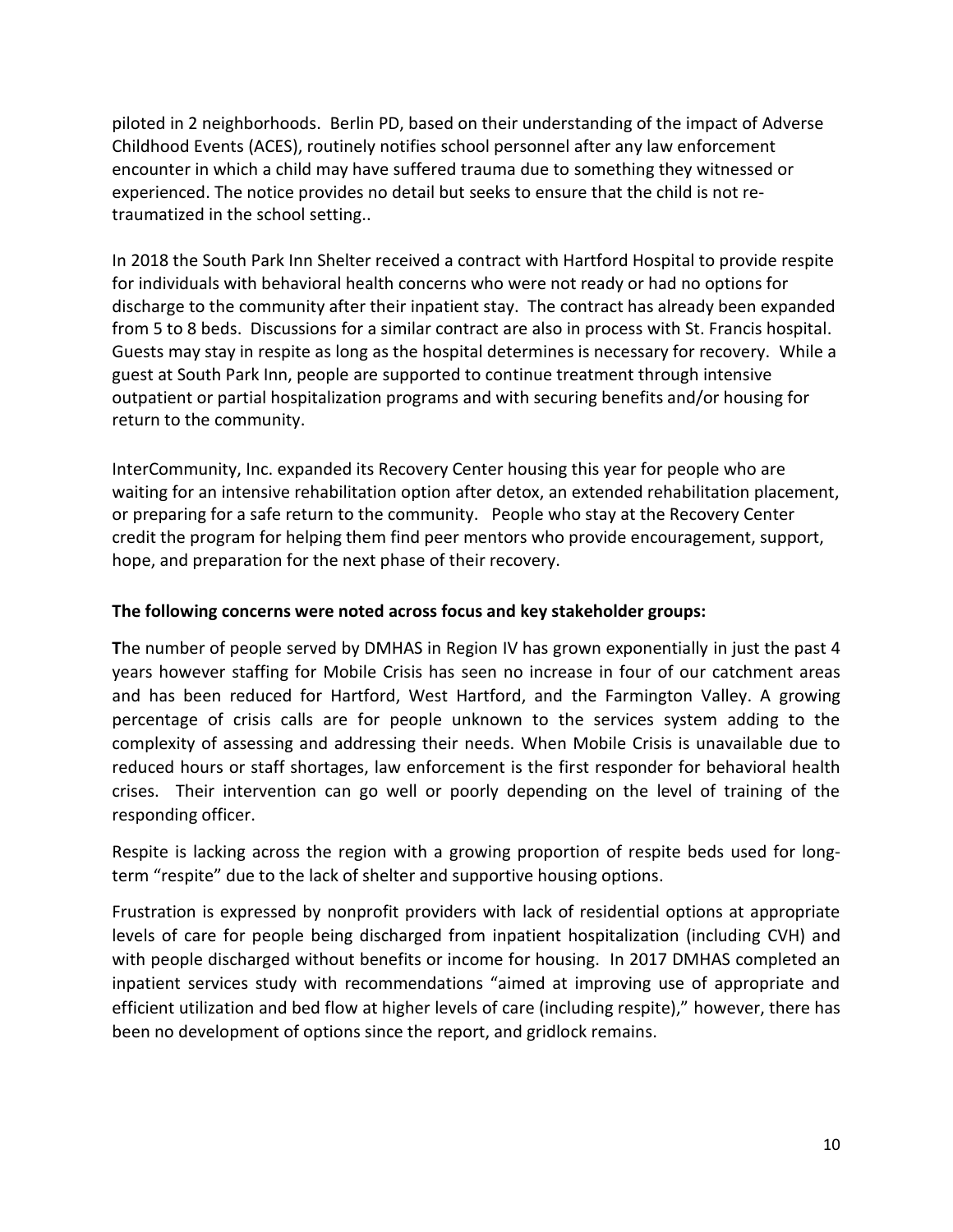Over reliance on Department of Social Services licensed Residential Care Homes (also called Board-and-Care) due to lack of lack of residential options for people who need more support than supportive housing. Staff lack training for dealing with behavioral health issues.

Federal funding for transitional housing has been eliminated, leading to the impending closure of a program in Region IV. With this closure comes the need to find alternate arrangements for displaced individuals in an already overtaxed system. As well, this is a level of care that is now lost to our system.

**4. Focus group participants rated Inpatient Services as the number 4 service that needed to be strengthened as well as protected given CT's financial concerns. In contrast, behavioral health providers rated Inpatient Services as the number 2 service to be strengthened and protected.**

**Status is improved for addiction treatment due to DMHAS efforts to make information about the availability of inpatient addiction treatment readily available and understandable for individuals, families, and referral organizations.** 

**Overall Strengths:** Community Care Teams are in place in of the Region IV hospitals are helpful for addressing the needs of people who frequently rely on emergency or inpatient treatment. Currently three Region IV hospitals (Manchester, St. Francis, and Hartford) have CCAR Recovery Coaches working in the emergency department (ED) and following up with patients after discharge. As of their February 2018 report the connect to care rate for people seen in the ED by a Recovery Coach is 97%. Recovery Coaches are trained in active listening and offer information about multiple paths for recovery. Although much of the impetus and funding for this work is in response to the Opioid epidemic, people who struggle with problem alcohol use have been the largest group helped (59% for alcohol, 36% for heroin or other opiates). There has also been a positive impact on the ED culture in some hospitals. Alcohol is also reported as the drug most frequently used upon admission to DMHAS programs in Region IV (53.7% in 2017 vs. heroin or other opiates 50.5%), both have seen an increase seen 2015 (alcohol 47%, heroin or other opiate use has risen from 47.5%).

The 1-800-563-4086 number for treatment options is broadly marketed via websites, posters, billboards, and Facebook. Call-center services include information about a variety of treatment options as well as a warm hand-off and transportation assistance as necessary. The bed availability site [http://www.ctaddictionservices.com](http://www.ctaddictionservices.com/) offers up-to-date listings for detox, residential treatment, and recovery house openings. Both resources make navigation much easier and have been well received.

Several Region IV hospitals offer induction on medication assisted treatment along with referrals for continued treatment as a part of their discharge process. **The following concerns were noted across focus and key stakeholder groups:**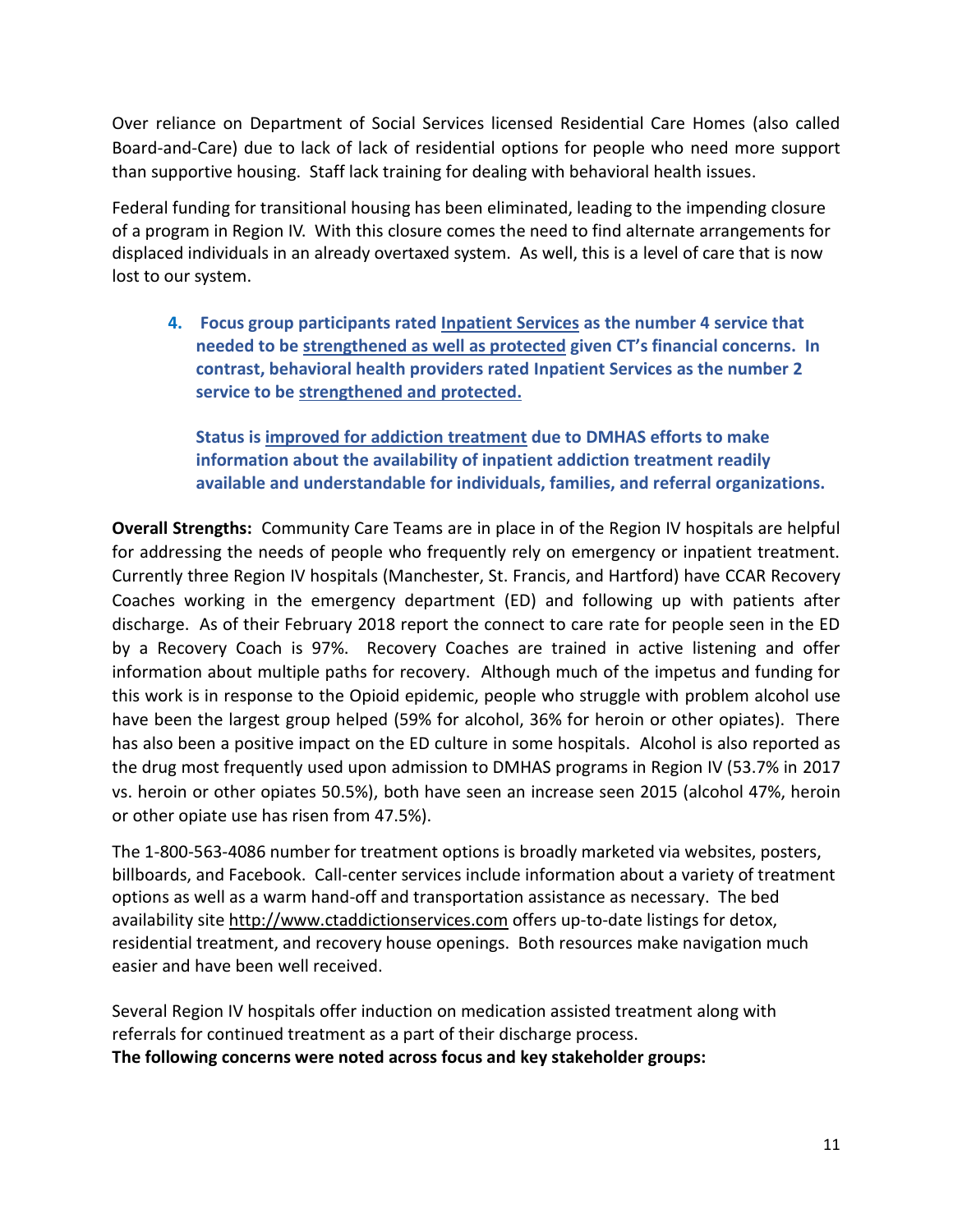Inpatient treatment was the area of greatest discrepancy between focus group participants and surveyed respondents to our on-line survey for prioritizing core service areas. All three groups expressed frustration about the lack of access to effective inpatient treatment. The low priority ranking from CAC members were based in large part on participants' personal experiences with inpatient psychiatric care and their frustration with poor access and unproductive, ineffective treatment. Several described the hospital as the last place they would want to go if they needed help. They saw hospitals and the pressures imposed by insurance reimbursement as a lost cause for further investment, and so preferred that resources be spent elsewhere.

Focus group participants described long stays in emergency rooms or hallways waiting for evaluation (even when they were there for suicidal ideation). Patients seen in emergency department for evaluation were quickly discharged. Hospitals were reluctant to admit people and often discharged patients in a state of psychiatric decompensation (even when sent with an order). Inpatient stay is focused on stabilization, not getting well or preparing for the next level of care. Desire for a setting that does more than provide a room and medication. Although Recovery Coaches have had a positive impact on emergency or inpatient experience of patients with addiction issues, there is currently no comparable option for individuals with hospitalized for psychiatric concerns in Region IV.

Lack of coordination and continuity of care (from hospital to community and between hospital and family members). Pressure to discharge people prematurely from inpatient to Partial or Intensive Outpatient services (without regard to patient readiness or immediate access).

Providers described an increase in numbers of individuals they serve who are often unstable and unsafe even with community supports they are able provide. These individuals may be temporarily safe in the hospital but are in and out of the hospital because there are no other options for them.

Access to inpatient care is more problematic in rural areas.

Much concern expressed over several proposals to move Blue Hills detox and rehabilitation beds to Connecticut Valley Hospital or to convert from state-operated to private nonprofit (PNP). Maintaining a presence for the Blue Hills program in the heart of Region IV was seen as highly important given Hartford's high overdose and treatment admission rates (highest in the region and among the highest in CT). NCRMHB's 2018 evaluation of 28-day intensive rehabilitation addiction programs recognized strengths and benefits of offering rehabilitation services in both state-operated and PNP sites. Of significant concern was the report by both PNPs that their rehabilitation programs were operating at a significant loss. Also, inpatient rehabilitation is not covered by Medicare, Husky C and most commercial insurance plans. CT has very limited grant funding for hospital stays that are not covered by insurance.

**5. Focus group participants rated Education, Research and Prevention as the number 5 service that needed to be strengthened as well as protected given CT's financial concerns . Behavioral health providers did not rate this service area.**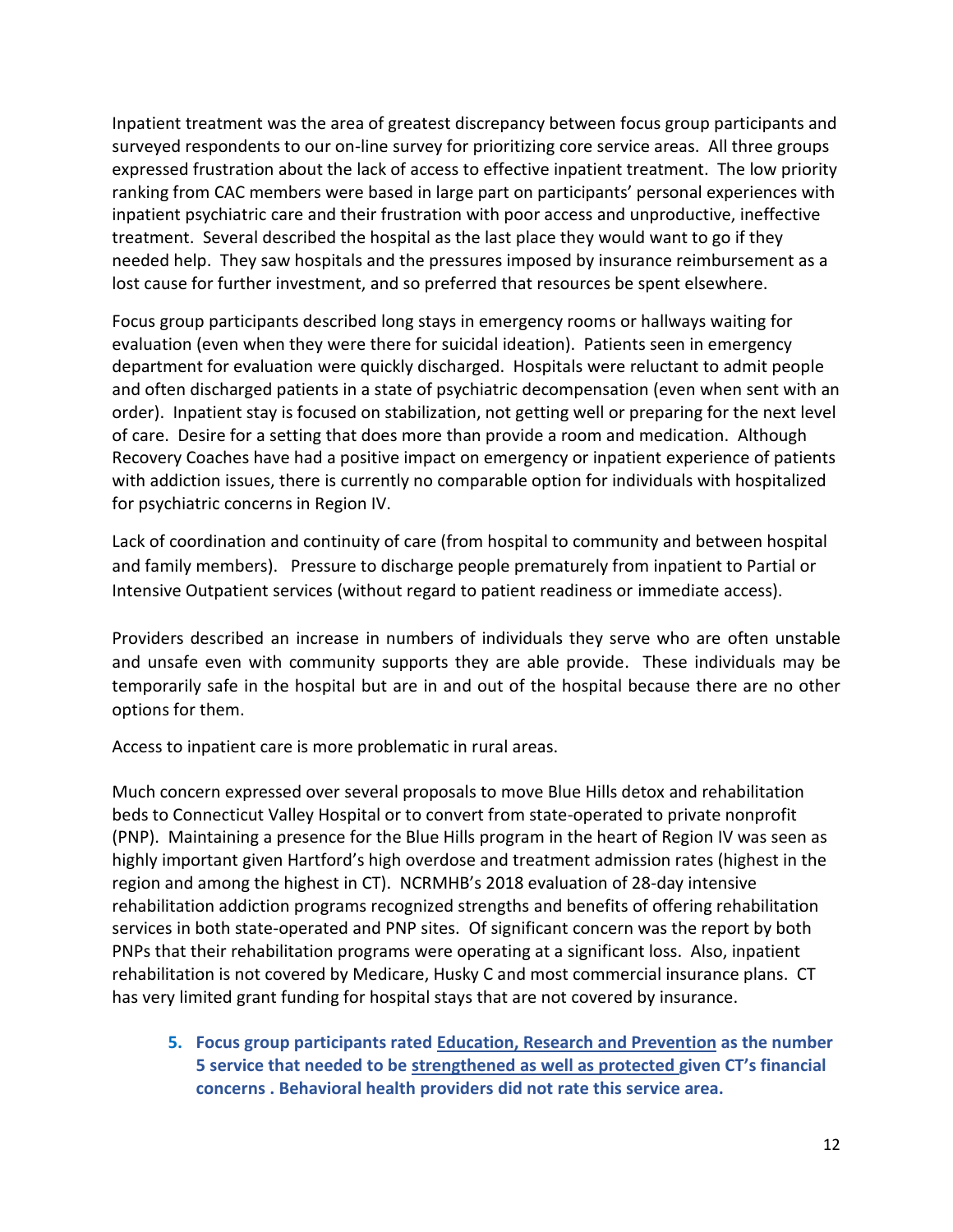**Overall Strengths:** DMHAS has been the recipient of several federal grants targeted toward prevention this year. Educational forums have been held in almost every Region IV community with several having developed work plans for targeted initiatives. Some of these are funded by Drug Free Communities or Partnership for Success grants and are supported by Regional Behavioral Health Action Organizations (RBHAOs).

DMHAS and the CT Alcohol Drug and Policy Council has initiated many prevention initiatives to counter a rising tide of overdose deaths due to the Opioid crisis. Through a Federal "State Targeted Response (STR)" grant DMHAS shepherded a "Change the Script" statewide awareness campaign throughout 2017 to connect town leaders, healthcare professionals, treatment professionals and everyday people with the resources they need to address prescription opioid misuse. Ready-to-use materials are available for distribution that offer consistent messaging across CT about the risks of addiction to prescription opioids as well as treatment and recovery support options. DMHAS mini-grants were awarded to 14 Region IV Local Prevention Councils for hosting and advertising opioid awareness forums and NARCAN administration, promoting prescription drug disposal and safe storage strategies, and disseminating Change the Script materials. Another part of the grant was to increase awareness and use of CT Prescription Monitoring and Reporting System (CPMRS). CT is in its second year of the STR grant and anticipated additional funding for this purpose in 2019 and 2020. 24 Region IV Communities now have drop boxes.

The CT Clearinghouse is a great resource for informational events, posters, brochures, and flyers.

The nonprofit Boards of ERASE and NCRMHB are in the process of merging their organizations and operations to carry out the work of an integrated mental health and addiction advisory service under contract with the Department of Mental Health and Addiction Services (DMHAS). This consolidation of two strong organizations increases the scope of our work to include evaluation, strategic planning, development, and coordination of prevention and behavioral health promotion activities across an individual's lifespan. We are hopeful that, by combining our efforts in this way, we will strengthen the ability of our region to assess needs, develop plans, and advocate for strategies and resources to advance healthy and inclusive communities.

Through funding from a Garret Lee Smith grant, CT Departments of Mental Health and Addiction Services, Children and Families and Public Health in partnership with the CT Suicide Advisory Board (CTSAB) are currently implementing a Networks of Care for Suicide Prevention (NCSP) initiative. The overarching goal of the initiative is to enhance prevention, intervention and response services for youth and young adults ages 10 to 24 at risk for suicide.

For the past 3 years the Older Adult Behavioral Health Workgroup has worked steadily on increasing education, awareness, and access to behavioral health services for older adults. An on-line training tool has been developed and is embedded in the DMHAS Learning Management System and the Department of Social Services curriculum for community waiver providers. The universal assessment tool used by all Medicaid Waiver programs now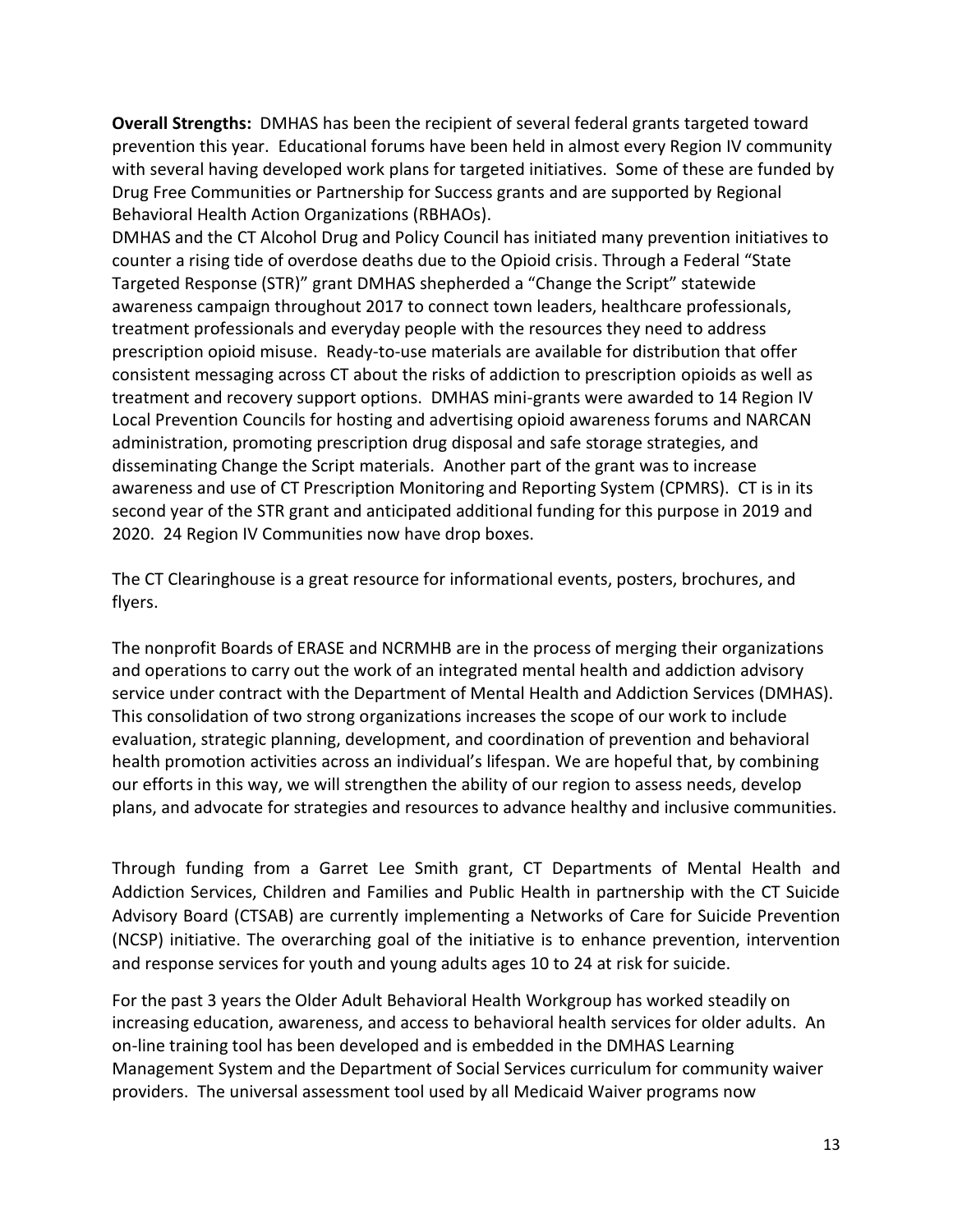incorporates screening, brief intervention and referral to treatment (SBIRT). Grants were awarded to an organization in each CT region to provide Senior Outreach and Engagement services to isolated seniors.

#### **The following concerns were noted across focus and key stakeholder groups:**

Currently the most visible prevention efforts are related to the opioid epidemic, yet mental illness, alcohol, and marijuana misuse are also continuing issues. Furthermore, emerging issues such as increasing supply of purer, cheaper methanphetamines should be addressed.

Young people and their parents have low perception of harm from marijuana. National statistics, other state laws, and the current budget crisis point to the likelihood that the state of CT will legalize recreational marijuana in the near future. There is a need to educate the public and legislators about risk factors.

Police and emergency responders discouraged by people who don't seem to care if they die, having to administer life-saving NARCAN multiple times for the same person, cost of NARCAN, and lack of timely access to treatment for people who want help.

Need to address the assumption that everyone who needs medical detox requires an inpatient setting. Need greater awareness and navigation assistance for outpatient detoxification options.

Need to understand the impact of trauma and intervene with children and young people before they start using or manifesting symptoms. Need to educate teachers about what to look for regarding 'normal' pre-adolescent development regarding Mental Health and Substance Abuse. Difficult to get into the school system because of limited time for teacher training and curriculum requirements.

#### **IV. New Trends and Emerging Issues**

**III.**

The most significant issue confronting us is several years of drastic budget reductions across all aspects of the CT human services system. Many of our constituents have co-occurring medical conditions and physical challenges that require resources and care from entities other than DMHAS. Many of those services continue to be in jeopardy and the loss of some of those services are life threatening.

Efforts to legalize recreational marijuana (although not successful to date) have resulted in a change in perception of risk, especially for young people. This is despite evidence of a relationship with between cannabis use and psychotic disorders, increased risk of suicide, initiation of other illicit drug use, and learning and behavior problems especially among young and heavy users whose brains are still forming.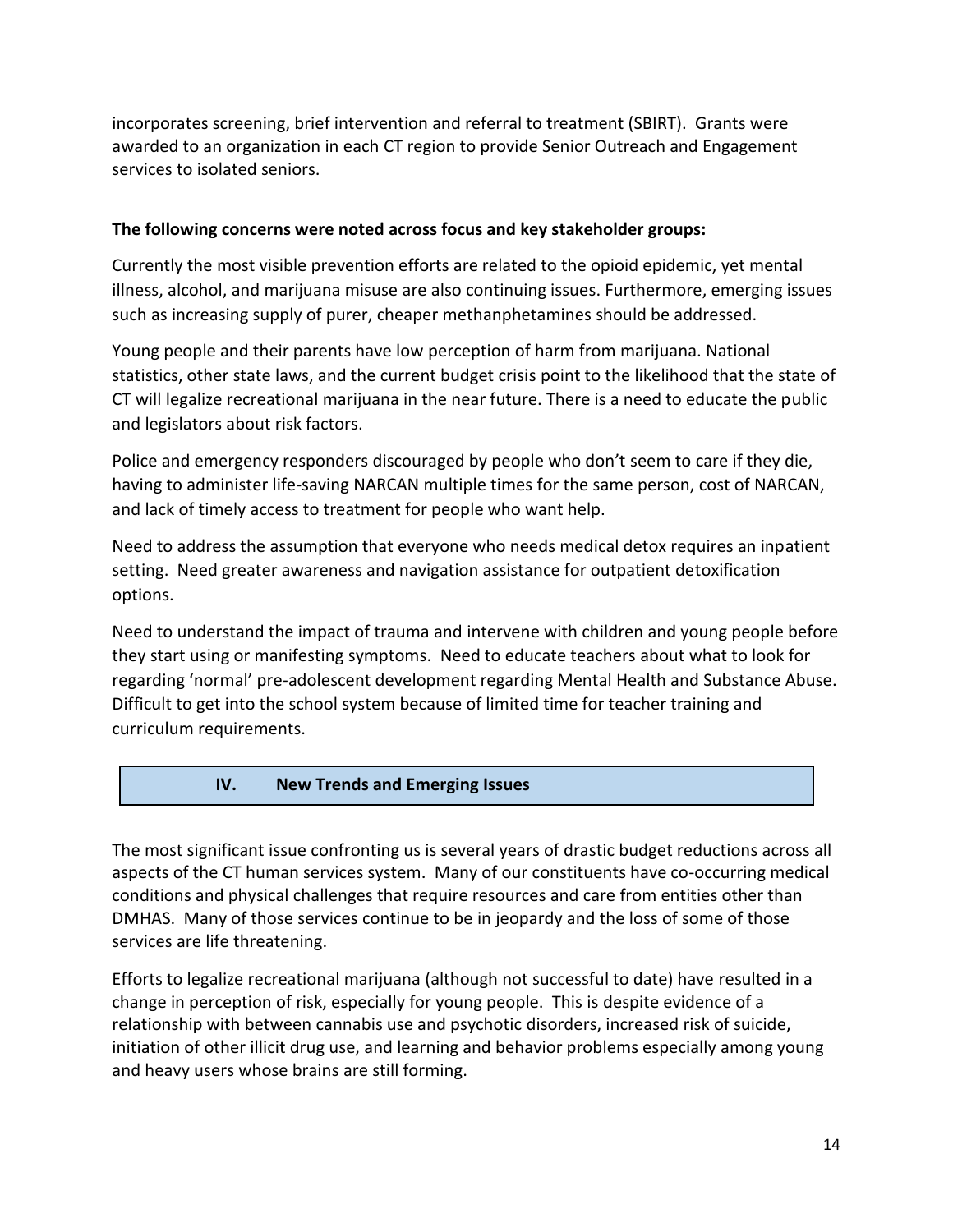The use of heroin and deaths due to opiate overdose continue to rise at alarming rate despite efforts to stem the tide.

Establishment of a new satellite casino in East Windsor and legalization of sports betting is imminent. The Springfield, MA casino is opening soon. This is another major step toward expanding gambling and the accompanying problems that must be addressed.

While cigarette smoking rates among teens have dropped over the last few decades, the use of electronic cigarettes (e-cigarettes) -- also called vaping -- has risen in this age group. Surveys show that many teens don't know about the dangers of these products.

## **V. 2017 Recommendations for Mental health and Addiction treatment and Mental Health Promotion Going Forward.**

# **A. Outpatient Services**

Address license restrictions for treatment that can be provided by a Licensed Addiction Counselor (LADC) for individuals with co-occurring disorders (related to insurance reimbursement). Address license and certification burdens placed on providers (multiple licenses and certifications with multiple reports and audit requirements). Allow greater flexibility for billing services offered outside the four walls of a clinic. Explore scope of work and tele-psychiatry options to address workforce issues and mobile units to serve rural communities.

Develop partnerships between intensive outpatient detox treatment settings and sober housing as alternatives to inpatient care. Develop partnerships between behavioral health services, primary care and urgent care centers. Explore these and other partnership as avenues to enhance community responsiveness and a system of wrap around care with supportive relationships responsive to individual needs.

Continue to support ongoing Learning Collaboratives for equipping staff, such as for Medication Assisted Treatment, Peer support, Trauma Informed Care, etc.

#### B. **Recovery Support Services**

Protect fund and promote promising practices for social clubs, supported employment, peer supports, case management/community support, supportive housing, and warmlines.

Exercise greater influence at the state level to ensure CT's efforts to end homelessness include efforts address the needs of individuals with behavioral health challenges.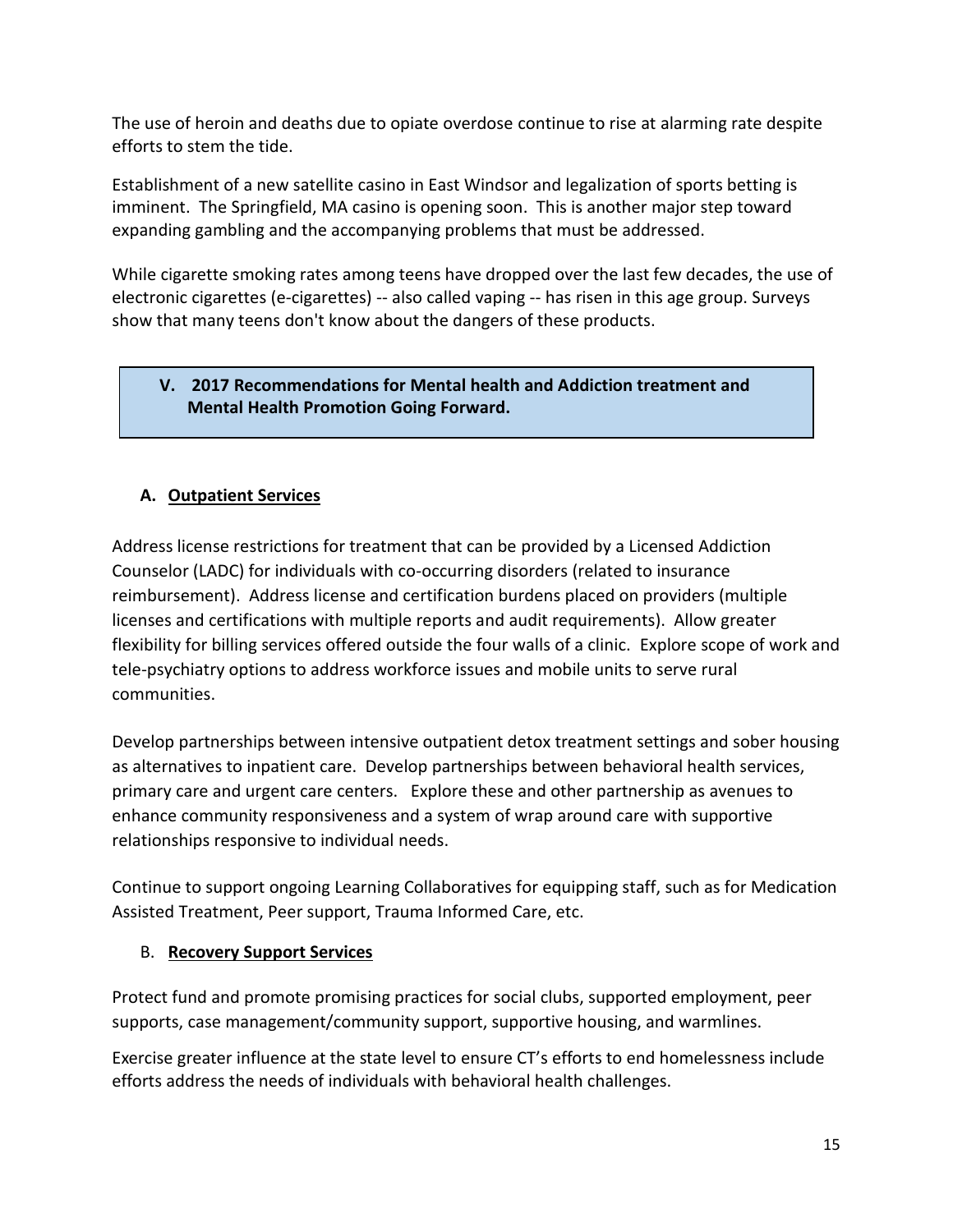Learn from DMHAS/SAMHSA Supported Employment grant initiative working with special populations, i.e. individuals with criminal justice involvement (New Haven) or Latino and monolingual (Hartford) about adjustments that are needed and effective. Support initiatives like Chrysalis vocational training programs and Street Smart Ventures YAS BIZ as alternatives to the Individual Placement and Support (IPS) model. Explore options to involve private industry in vocational training.

## **C. Residential, Crisis Response, and Respite Services**

Continue efforts to enhance and transform crisis response system such that people in distress have quick access to the types of care and/or support of their choice (clinical services, peer services, community supports) that will foster optimal post-traumatic healing and growth wherever they may be in the recovery process. Continue to support initiatives underway with funding from the CT Wellness and Recovery Coalition (CWRC), i.e. peer respite options, establishing recovery coaches in hospital emergency departments, and developing health ministries within the faith community. Explore models used successfully in other states.

We must reduce gridlock and over reliance on inpatient or emergency room care by protecting (and developing) residential options and related support services across the full continuum of care. Explore models for crisis stabilization, intermediate care, and transitional housing and options used successfully in other states. Provide training to better equip staff in Board and Care settings where individuals served by DMHAS reside.

## **D. Inpatient treatment**

Expand use of recovery coaches in inpatient settings for engagement and follow-up in the community. Ensure recovery coaches are trained to address co-occurring mental health and addiction issues and that with the development and growth of this important resource, DMHAS-funded providers are not permitted to create new silos between mental health and addiction.

See recommendation above in Residential, Crisis Care, and Respite care section. The answer is not necessarily more hospital beds, but more options at higher levels and across the continuum of care. In the words of one of our focus group participants, "we need to overcome our aversion to the hard work it takes to support people in lieu of hospitalization."

Maintain Community Care Teams for people who cycle through hospitals and emergency rooms. Take advantage of lessons learned with these patients to improve discharge and stepdown referral protocols for all patients. Improve communication and collaboration with family and community resources.